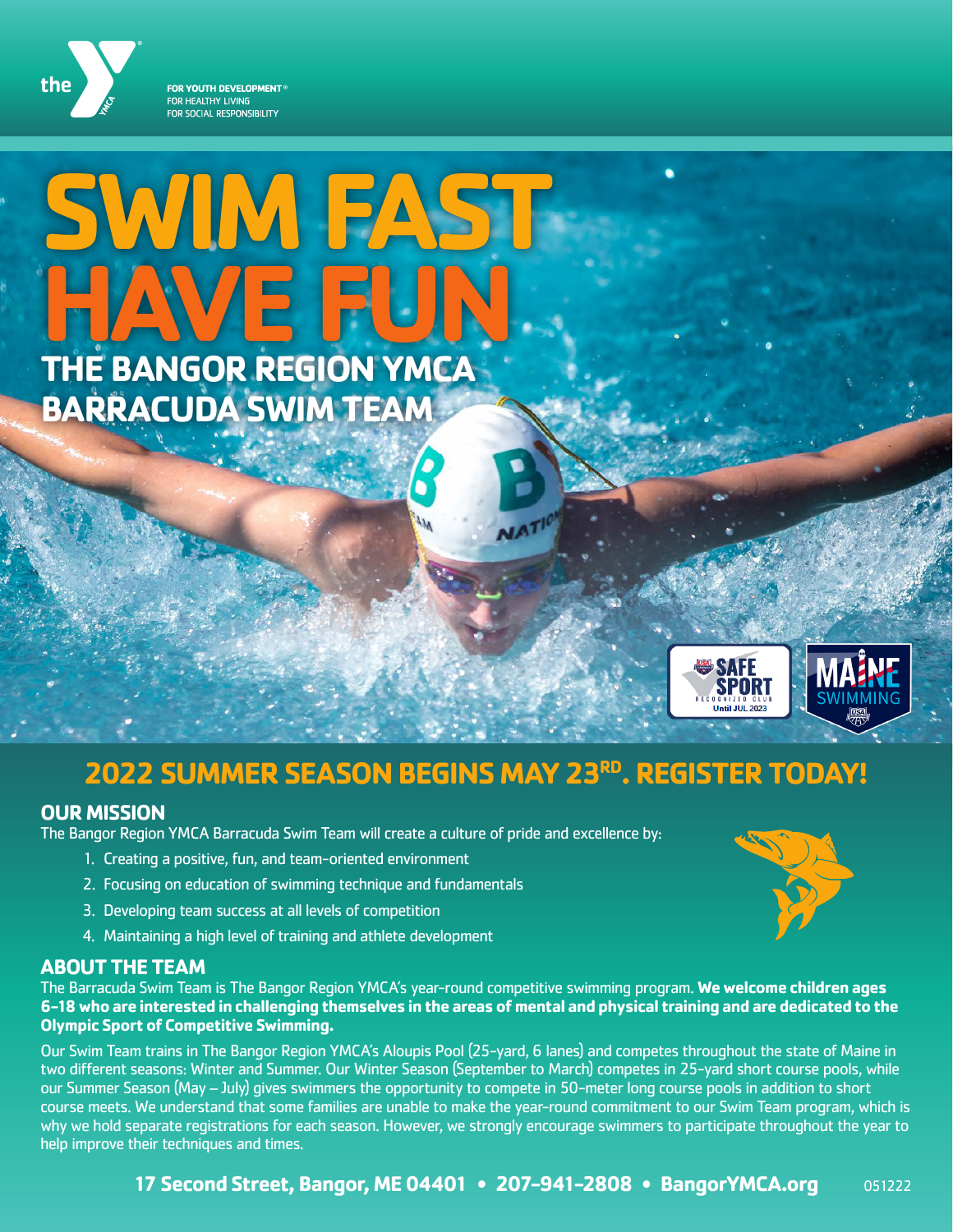# **BARRACUDA SWIM TEAM**

### **USA SWIMMING**

The Bangor Region YMCA Barracuda Swim Team is a member of USA Swimming, the national governing body for swimming in the United States, and does participate in several USA-S sanctioned meets throughout the course of the year. All Barracuda swimmers have the option to be enrolled in USA Swimming for an additional \$77 fee. Since there are often minimum entry fees associated with USA meets, participation in these meets is optional.

# **BARRACUDA COACHING TEAM**

Led by a team who wants to share their love for the sport, the coaching team's goal is to develop The Bangor Region YMCA Barracuda Swim Team into one of the strongest YMCA/USA Swimming Age Group Teams in New England.

#### **Shawn Rich**

#### Interim Head Coach

- $\bullet$  1<sup>st</sup> year coaching for Barracudas
- 2 years of club swim coaching experience
- 6 years of Masters Swim Coach experience
- 8 years of club swimming experience
- 12 years of aquatics experience

#### **Carmen Williams** Assistant Coach

- $\bullet$  1<sup>st</sup> year coaching for Barracudas
- 8 years coaching the Brewer High School Team
- University of Maine alumni swimmer

#### **Kevin Peterson** Volunteer Assistant Coach

- $\bullet$  7<sup>th</sup> year coaching for Barracudas
- 10+ years of club swimming experience
- Florida State University alumni swimmer

# **PRACTICE GROUPS**

At The Bangor Region YMCA, we understand that swimmers at different age groups and swim levels will have different needs. This is why our Swim Team practices are divided into 4 different levels and also why **it is important for swimmers to attend the correct practice times for the group they are enrolled in.** With each level advancement comes an increased practice requirement and team commitment.

#### **GREEN LEVEL**

#### Tuesday/Thursday: 4:30 - 5:15pm

Youth in this entry level will begin to establish their long-term development model with a focus on building a strong foundation of competitive swimming. This will include the four competitive strokes (freestyle, backstroke, breaststroke, butterfly), diving and racing starts, flip turns and open turns, stroke technique, and team spirit. Cost for Green Level covers 45-minute practices 2 days a week during the summer season.

**PRE-REQUISITES:** Youth must be able to swim 25 yards of both freestyle and backstroke and be familiar with breaststroke and butterfly. Swimmers must also have excellent listening skills.

### **BRONZE LEVEL**

#### Monday/Wednesday/Friday: 4:30 - 5:30pm

Swimmers in this level must be legal in all four competitive strokes and show proficiency in both starts and turns. Long-term development will focus on stroke development, understanding the pace clock, and set development. Swimmers are expected to showcase the YMCA's core values (caring, honesty, respect, responsibility) at all times and will work on establishing seasonal goals. Cost for Bronze Level covers 1-hour practices 3 days a week during the summer season.

#### **SILVER LEVEL**

#### Monday - Thursday: 3:00 - 4:30pm

Swimmers in this level will continue their long-term development with a shift from stroke development to endurance training. Athletes will gain an understanding of racing strategy and proper nutrition and will begin to establish and work towards longterm goals. Cost for Silver Level covers 1.5-hour practices 4 days a week during the summer season.

#### **GOLD LEVEL**

#### Monday - Friday, 3:00-4:30pm

Athletes in this level have well established long-term development principles and have decided to make a full time commitment to the sport of swimming. These swimmers are training to compete at the highest levels of competition in both YMCA and USA Swimming. Cost for Gold Level covers 1.5-hour practices 5 days a week during the summer season.

Additional information, including **MEET SCHEDULE** and **SIGN UP** can be found on our website.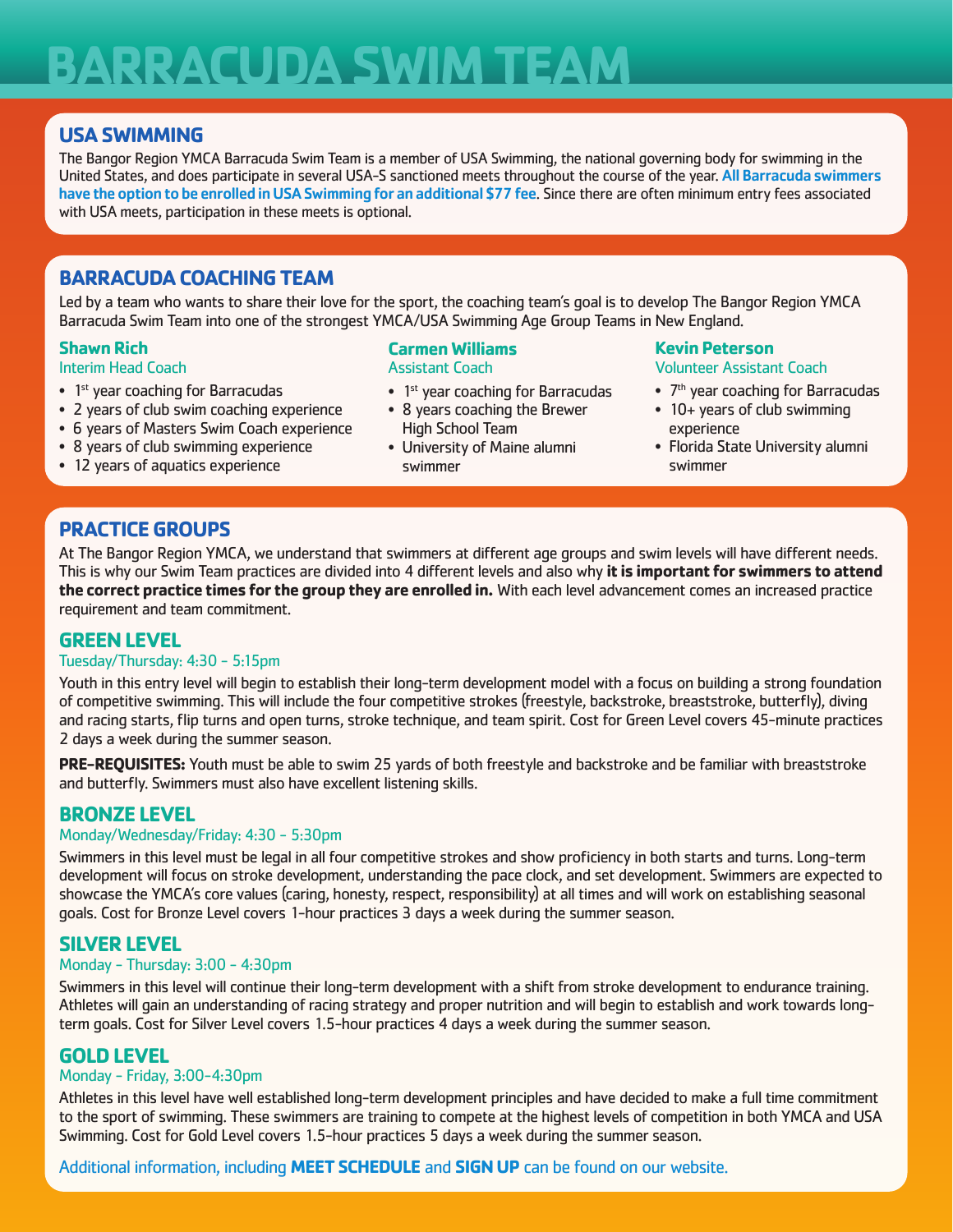# **2022 SUMMER REGISTRATION**

**We welcome all returning swimmers as well as any new swimmers looking to join a team!** New swimmers will need to be assessed by the Swim Team Staff in order to be placed in the proper level prior to registration. **FREE TRIAL PERIOD AVAILABLE.** For more information, please contact Interim Head Coach Shawn Rich at srich@bangorY.org.

To be a part of The Bangor Region YMCA Barracuda Swim Team, every swimmer must currently have a Bangor Region YMCA membership to be compliant with National YMCA's rules for competitive qualification.

**The Swim Team program fee is required to be paid in full at the time of registration.** For interested swim families, we do offer the option of a monthly electronic scheduled draft payment spread over the course of the season. **Financial Assistance is available to those who qualify.**

**NOTE:** The YMCA is a non-profit organization. In the event that the participant quits the program, no refunds will be granted for money paid.

# **PROGRAM INFORMATION O New Swimmer C** Returning Swimmer Level: **2022 Summer Program Fees:**  □ \$77 USA Swimming Registration Fee (Optional) Green \$195 Amount Paid: Silver \$315 Amount Paid: Silver \$315 Amount Paid: Bronze \$252 Amount Paid: Gold \$395 Amount Paid: **SWIMMER'S INFORMATION (ALL FIELDS REQUIRED)** First Name Middle Name Last Name Swimmer's Preferred Name (if any)  $\Box$  Gender  $\Box$  M  $\Box$  F  $\Box$  U Date of Birth  $\frac{1}{\sqrt{2}}$  /  $\frac{1}{\sqrt{2}}$  Age  $\frac{1}{\sqrt{2}}$ Address City State Zip Home Phone Cell Phone Email School Attending Grade Entering T-Shirt Size: Youth: **OS OM OL Adult: OS OM OL OXL PARENT/GUARDIAN INFORMATION** a On File (If returning swimmer & no changes) Parent/Guardian Work Phone Cell Phone Email Name & Address of Employer Parent/Guardian Work Phone **Cell Phone Cell Phone Cell Phone Email** Name & Address of Employer **EMERGENCY CONTACTS** o On File (If returning swimmer & no changes) First Name Last Name Relationship to Child **Phone** Phone **Phone** First Name Last Name Relationship to Child Phone (To be completed by Swim Team Staff)